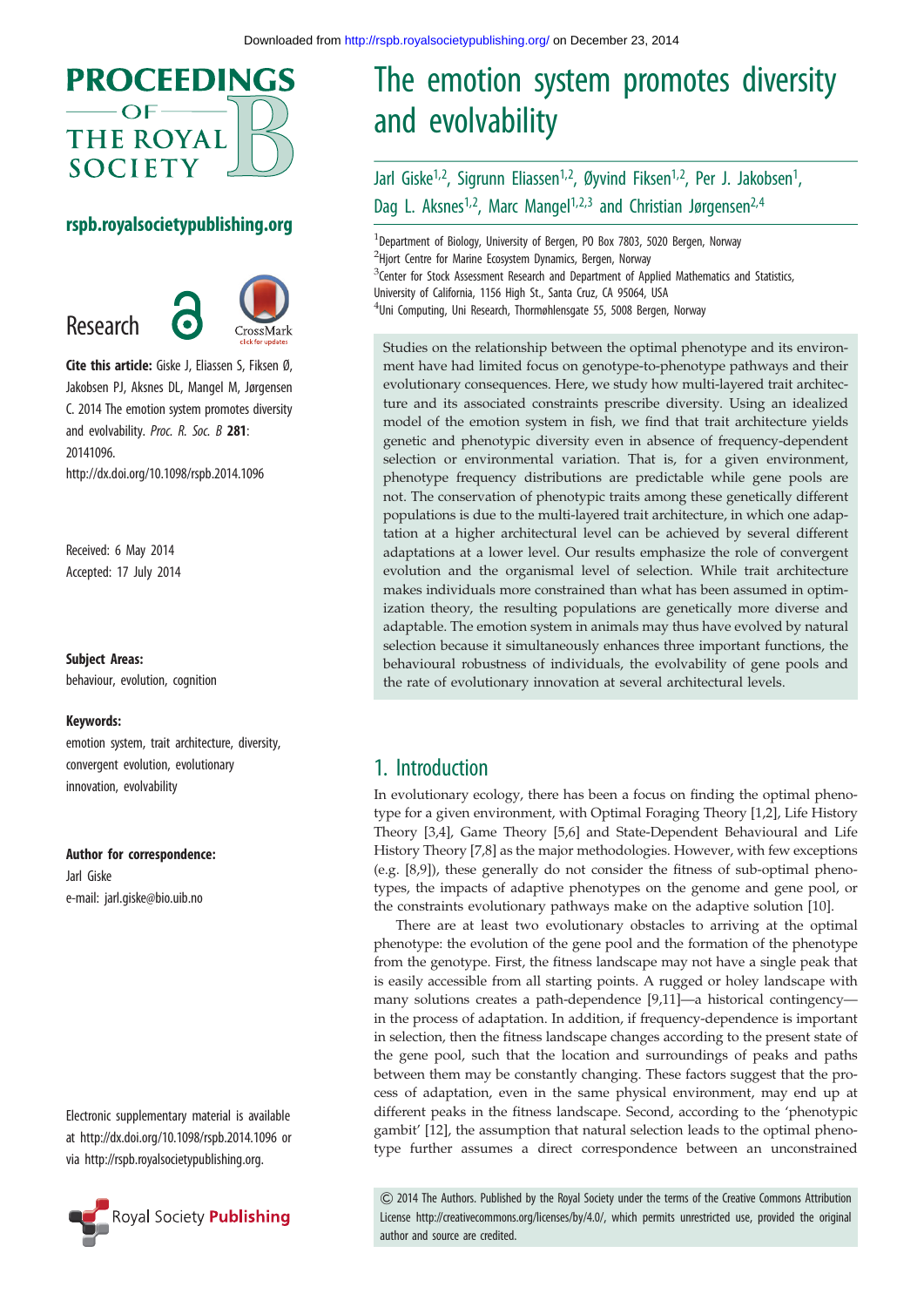2

genotype and the behaviour or trait that is directly relevant for fitness [[13\]](#page-7-0). Optimization approaches thus usually overlook all the mechanisms between the strength of selection and the behaviour or other phenotypic trait assumed to be optimal, for example genetic coding, sensing, cognition and decision-making [[14](#page-7-0)–[16\]](#page-7-0).

While behavioural ecologists have used the phenotypic gambit as an argument for what to expect at the phenotypic level [\[12,17](#page-7-0)], one can also ask about the consequences for the gene pool of adding mechanistic layers between the genotype and the phenotype [[18](#page-7-0)–[20\]](#page-7-0) and the consequence in terms of predictability and diversity for these intermediary layers themselves to be under selection [\[21](#page-7-0)–[23](#page-7-0)]. We investigate this question in an idealized model of the emotion system [\[24](#page-7-0)] that links genes to phenotype and study evolutionary adaptation in environments that include possibilities for age-, state-, density- and frequency-dependent adaptation and behaviour. This allows us to simultaneously investigate whether trait architecture or environmental factors alter the tendency of gene pools to arrive at the same peaks in the fitness landscape, the resulting phenotypic diversity in the adapted populations and the characteristics of gene pools of adapted populations with trait architecture.

We find that a dominant trait architecture in higher animals, the emotion system, is itself sufficient for generating diversity, and that neither environmental variation nor complexity will prevent the population from arriving at predictable phenotypes. We also show that the predictability decreases as one moves from life-history traits to gene pools. Our results indicate that trait architecture gives individuals the flexibility to respond appropriately to new situations in the short term (a lifetime), but also that architecture has longterm evolutionary consequences as it leads to diverse gene pools with high adaptability to a wide range of new challenges.

# 2. Material and methods

The emotion system is central in converting sensory information via decision-making into behaviour, at least in vertebrates [\[25](#page-7-0) – [28](#page-7-0)]. It is a system in a behavioural sense, but it is not a neurobiological unit. While the Euler –Lotka equation [\[29\]](#page-7-0) and later the method of dynamic optimization [\[8](#page-7-0)] have been proposed as models for the 'common currency'-mechanism for evolutionary adaptations by natural selection, the emotion system acts as a proximate common currency mechanism: it is evolutionarily adapted to integrate and evaluate information of widely different usage for the organism.

We use a model of a fish population where the trait architecture includes genetics, physiology, emotion, behaviour and reproduction with inheritance [[24](#page-7-0)]. In this model, perception, neuronal responses and developmental modulation are influenced by the genome and determine the individual's 'global organismic state' [\[28\]](#page-7-0) which restricts its attention [\[30,31](#page-7-0)] and constrains its behavioural choices [[28](#page-7-0)] [\(figure 1](#page-2-0)).

Our model describes fish in a pelagic environment, so that the behavioural alternatives are to move one level up or down or to remain at the same depth. Generations are non-overlapping and last for seven diel cycles of continuous surface light change. (Hence, we have condensed a year to 7 days.) There are 200 time steps per day where the fish determines its depth according to the processes illustrated in [figure 1.](#page-2-0) Light decays with depth, impacting both predation risk and feeding opportunity, and thus creates a temporally and spatially variable environment [[32,33\]](#page-7-0). Crowding reduces individual mortality risk but also generally increases competition for food [\[34](#page-7-0)–[36\]](#page-7-0). See detailed descriptions in the electronic supplementary material of [[24](#page-7-0)]. (Although unseen by most people, mesopelagic fishes are the most abundant fishes in the ocean [\[37\]](#page-7-0).) The emotion model considers two attention-competing survival circuits [[28](#page-7-0)]. The dominating circuit sets the organism in a global organismic state, which in our case is fear or hunger. Individuals whose emotion system [\(figure 1](#page-2-0)) has made them afraid, regard light as a risk enhancer and conspecifics as risk dilutors, while hungry fish are attracted to food and regard conspecifics as competitors [\[24\]](#page-7-0).

The form in which genes impact the emotion system is central to the model. Thus, while all hungry individuals regard conspecifics as negative in the evaluation of the quality of a potential resource [\(figure 1\)](#page-2-0), some may pay little attention to conspecifics while others may strongly avoid them [[24](#page-7-0)]. We assume that there are two genes in each of the nine neuronal response functions that link a sensory perception of the environment or of the state of the organism to emotions and behaviours in the model ([figure 1\)](#page-2-0). Further, the organism has one sex-determination gene and four genes that modulate the impact of development (through body mass) on fear and hunger. Hence, each haploid fish has a unique set of alleles of 23 genes inherited from its parents. The two genes in a neuronal response together form a chromosome, which is subject to mutation but not recombination. The sexdetermination gene and the four developmental genes are located on one chromosome. As a consequence, developmental modulation may become sex-differentiated, while a neuronal response chromosome will alter between being in female or male individuals. Selection differs among the sexes as a female who survives until the last time step of a generation produces eggs in proportion to her body mass and then chooses the largest of three randomly encountered surviving males as father for her eggs. Hence, there is larger variation in parenthood in males, driving selection for larger body mass via the genes for developmental modulation, thus less fear and higher mortality. Examples are the spikes in mortality in males, explained in fig. 4 in [[24](#page-7-0)]. The model is explained in detail according to the ODD (overview, design concepts and details) protocol [[38,39](#page-7-0)] in [[24](#page-7-0)].

We studied the effects of environmental and organismal complexity in four scenarios [\(table 1\)](#page-3-0), ranging from no environmental variation in time and space ('game only') and no density- or frequency-dependent processes ('no game'), via an environment that is exactly the same in each generation ('repetitive environment'), to rich environmental variation and density-dependency ('full' scenario). For each scenario, we ran 30 simulations over 20 000 generations, initiated with 10 000 individuals with random alleles. The mutation risk of one gene in one individual is 0.001. Ninety per cent of mutations are to one of the nearest alleles, and 10% are to a random allele. This sums to 200 000 mutations per gene over a simulation. Behavioural and lifehistory phenotypes did not converge in 13 of the 30 simulations in the 'game only' scenario, even after 20 000 generations. We therefore also ran 10 simulations for more than 100 000 generations in the most extreme scenarios ('game only' and 'full').

In the 'full' scenario, we only used generations with 'standard environment' ([table 2\)](#page-4-0) to compare simulations. We collected the statistics of genotypes (details in the electronic supplementary material, figure S1) from all individuals in the 200 last 'standard environment' generations in each simulation. The 'no game' and 'game only' scenarios do not include this standard environment but have other environments that repeat each generation [\(table 1](#page-3-0)). For these scenarios, we used results from the 200 last generations. We measured non-genetic data at six fixed periods or points through life for each individual in the final generation, except for life-history data which were measured only at the end of the generation. Thus, for each scenario, our results are based on 150 000 observations of each sex-specific life-history parameter, 900 000 observations of other phenotypic parameters, 30 million observations of the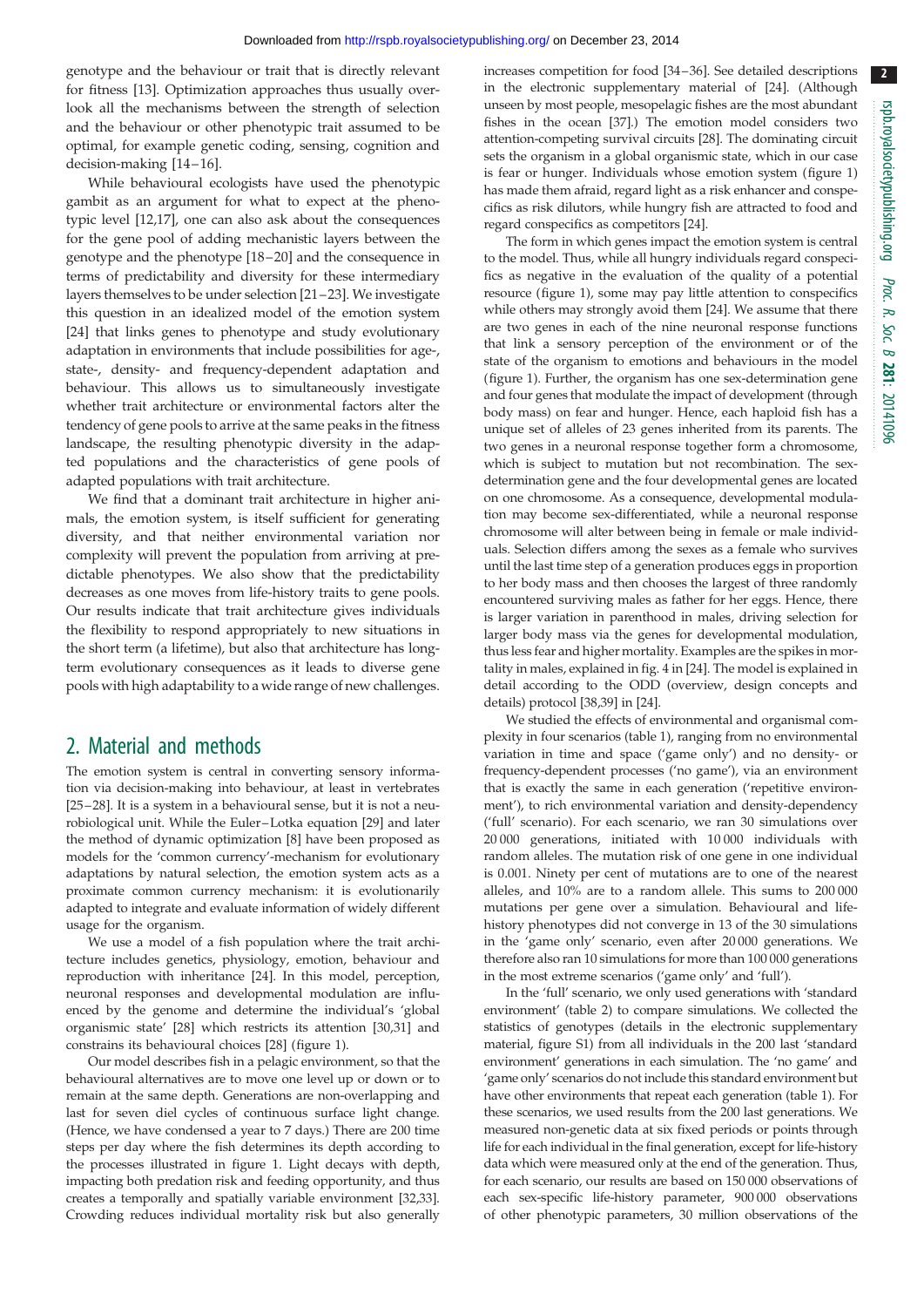Downloaded from<http://rspb.royalsocietypublishing.org/>on December 23, 2014

<span id="page-2-0"></span>

Figure 1. How emotions translate perception stimuli into behavioural responses in the model of Giske et al. [\[24\]](#page-7-0) and in this paper. Each type of emotional stimuli contributes to an emotional appraisal through neuronal response, developmental modulation and competition among hunger and fear. The strength of each neuronal response R is individual and depends on the strength of the perception P and two genes specific to each neuronal response (x and y):  $R = (P/y)^{x}$  $[1 + (P/y)^x]$ . This equation gives a curve which, depending on the alleles of x and y in this individual, can be concave, sigmoidal, nearly linear or convex, as illustrated in the neuronal response cartoons in this figure and shown in [figure 5](#page-5-0). Internal signals related to development  $D$  are also individual and may amplify the strength of inputs to hunger (D) or fear  $(1 - D)$  over the other. The strengths of the competing neurobiological states in the hunger and fear survival circuits are then  $D \cdot (R_{A_{\text{standard}}} + R_{A_{\text{food}}})$  and  $(1-D) \cdot (R_{A_{\text{light}}} + R_{A_{\text{predators}}} - R_{A_{\text{conpredict}}}$ , respectively. (The subscript  $A$  indicates that these are neuronal responses involved in the emotional appraisal.) The emotional appraisal ends with the stronger of these determining the global organismic state of the organism [\[28\]](#page-7-0). The emotional response is specific to the global organismic state and includes physiology and behaviour. The physiological response to this emotional appraisal is an attention restriction of the organism. In the processing of its behaviours, it thus re-evaluates a subset of its sensory information in its current depth z and the immediate depths above and below. Hungry individuals (neuronal response subscript  $H$ ) will value food as positive and competitors as negative and ignore other information: max ( $R_{H_{\text{food}}} - R_{H_{\text{conspedific}}}$ ). Frightened individuals (subscript F) will regard light as negative and conspecifics as positive:  $\max_{z-1,z,z+1} (R_{F_{\text{conspedific}}} - R_{F_{\text{light}}}).$  When the relevant behaviour is executed, the animal starts over on top with new emotional stimuli. Adapted from [[24](#page-7-0)].

sex-specific developmental genes and 60 million observations of all the other genetic parameters. We quantified within-population diversity for 88 individual variables for the 30 populations in each scenario by the average within-generation coefficient of variation (CV) over these 200 generations.

We estimated evolutionary diversity among the populations within a scenario by interquartile range and total range of within-population averages for the same variables, after normalizing each population average against the average among populations. This standardized the variation relative to an average of 1. We excluded the 13 populations that did not arrive at the scenario-typical phenotypic solutions (i.e. the adaptive peak) in the 'game only' scenario from the analysis of variation within and among adapted populations.

## 3. Results

Phenotypic diversity evolved within and among all populations, and this diversity was lowest for life-history traits and increased as one moves via physiological and behavioural traits and global organismic state through to the genotype. In the following, we first describe the 'full scenario' as basis for comparison, and then relate it to the other scenarios to explain patterns of diversity in light of trait architecture.

## (a) Phenotypic convergence in scenarios with high fidelity to nature

In the scenario with the highest fidelity to the situation of small planktivorous fish—the 'full' scenario with densitydependency, frequency-dependency and rich environmental variation—the evolving populations went through an initial phase of rapid adaptive changes, best seen as an increase in the egg production ([figure 2](#page-3-0)a). This initial phase was usually shorter than 2000 generations but varied in length between simulations (electronic supplementary material, figure S2). After the initial phase, the allele frequencies still changed continuously, but this had little impact on total fecundity of the population or average phenotypic characters [\(figure 2](#page-3-0)). After this initial phase, all phenotypic characters (final body mass, mortality, crowding and average depth) converged across the simulations ([figure 2](#page-3-0) and the electronic supplementary material, figures S2–S5). Similar phenotypic convergence was seen in all simulations of all scenarios, except for the 'game only' scenario (electronic supplementary material, figures S2–S5).

Decreasing the environmental variation from 'full' to 'repetitive' [\(table 1](#page-3-0)) did not decrease variation within or between populations (electronic supplementary material, figures S2–S5). The 'standard environment' of the 'repetitive' scenario already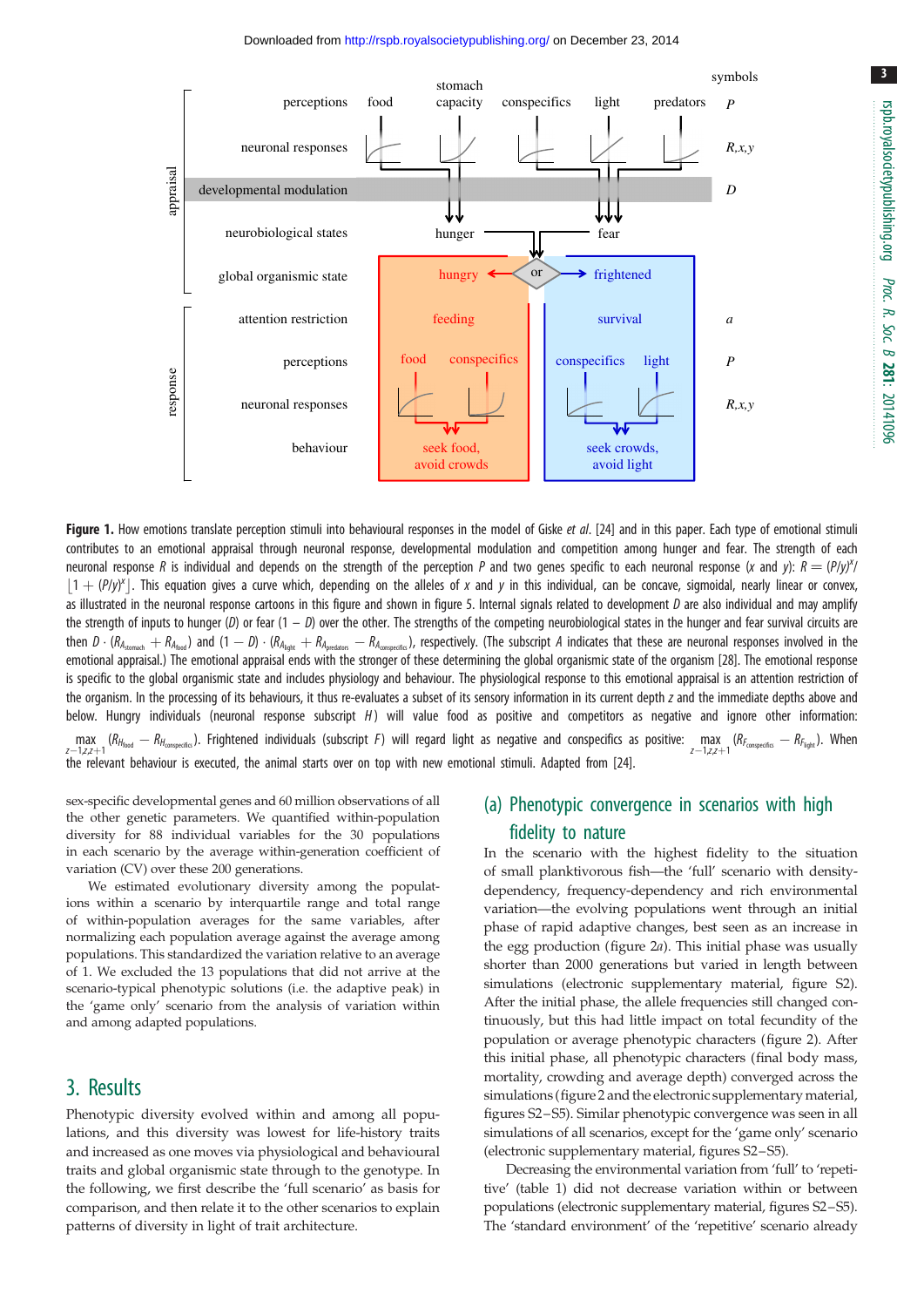<span id="page-3-0"></span>

Figure 2. (a) Evolution of population egg production in one simulation in the 'full scenario'. (b) Body mass at the end of a life cycle, (c) average depth through life and (d) population variation in tendency of being afraid in the same population, shown for females for every 20 000 generations, up to generation 160 000.

Table 1. The four experimental scenarios.

| scenario               | <b>features</b>                                                                                                                                                                                                                                                                                                                                               |
|------------------------|---------------------------------------------------------------------------------------------------------------------------------------------------------------------------------------------------------------------------------------------------------------------------------------------------------------------------------------------------------------|
| full                   | food competition and predation risk dilution are density-dependent. Risk is also body-size dependent while feeding may be<br>constrained by stomach capacity. Full intergenerational environment variation as described in table 2                                                                                                                            |
| repetitive environment | all generations experience the same standard environment of table 2. The random medium-term environmental fluctuations<br>in prey density, predation risk and light intensity described under fluctuating environments in table 2 are removed. Habitat<br>profitability is density-dependent as in full scenario. Predator schools attack as in full scenario |
| game only              | uniform distribution of prey and no light variation in time and space. Space variation is only caused by the location of the<br>population. Time variation is only caused by predator schools (as in standard environments in table 2) and by body-size-<br>dependent food demand and mortality risk (larger bodies more easily seen)                         |
| no game                | full intergenerational environmental variability (table 2), but growth and survival are not impacted by presence of<br>conspecifics. Random mating                                                                                                                                                                                                            |

contains diel and vertical environmental variation as well as density-dependent effects of the presence of conspecifics [\(table 2](#page-4-0)).

The scenarios without density-dependence and frequencydependence ('no game') and environmental variation ('game only', see below) had the lowest within-population variation in all parameters ([figure 3\)](#page-4-0). However, there was genetic, global organismic state and phenotypic variation both within and between all populations.

### (b) Slow or no convergence in the pure game scenario

In 10 long-term simulations of the 'game only' scenario, the common phenotypic distribution was reached before 20 000 generations in seven simulations, and after 26 000 and 106 000 generations in two others, while one simulation had not converged to this solution when it terminated after 105 000 generations. Thus, variation after 20 000 generations in the 30 simulations in the 'game only' scenario (electronic supplementary material, figures S2–S5) was caused partly by a delay in arriving at the common phenotype distribution, and all these deviant simulations were still at a phenotype space with lower fitness (population egg production; electronic supplementary material, figure S2) at the end of the simulation.

#### (c) Within-population variation

In all scenarios, the adapted populations contained individual diversity in life-history, physiology, behaviour, global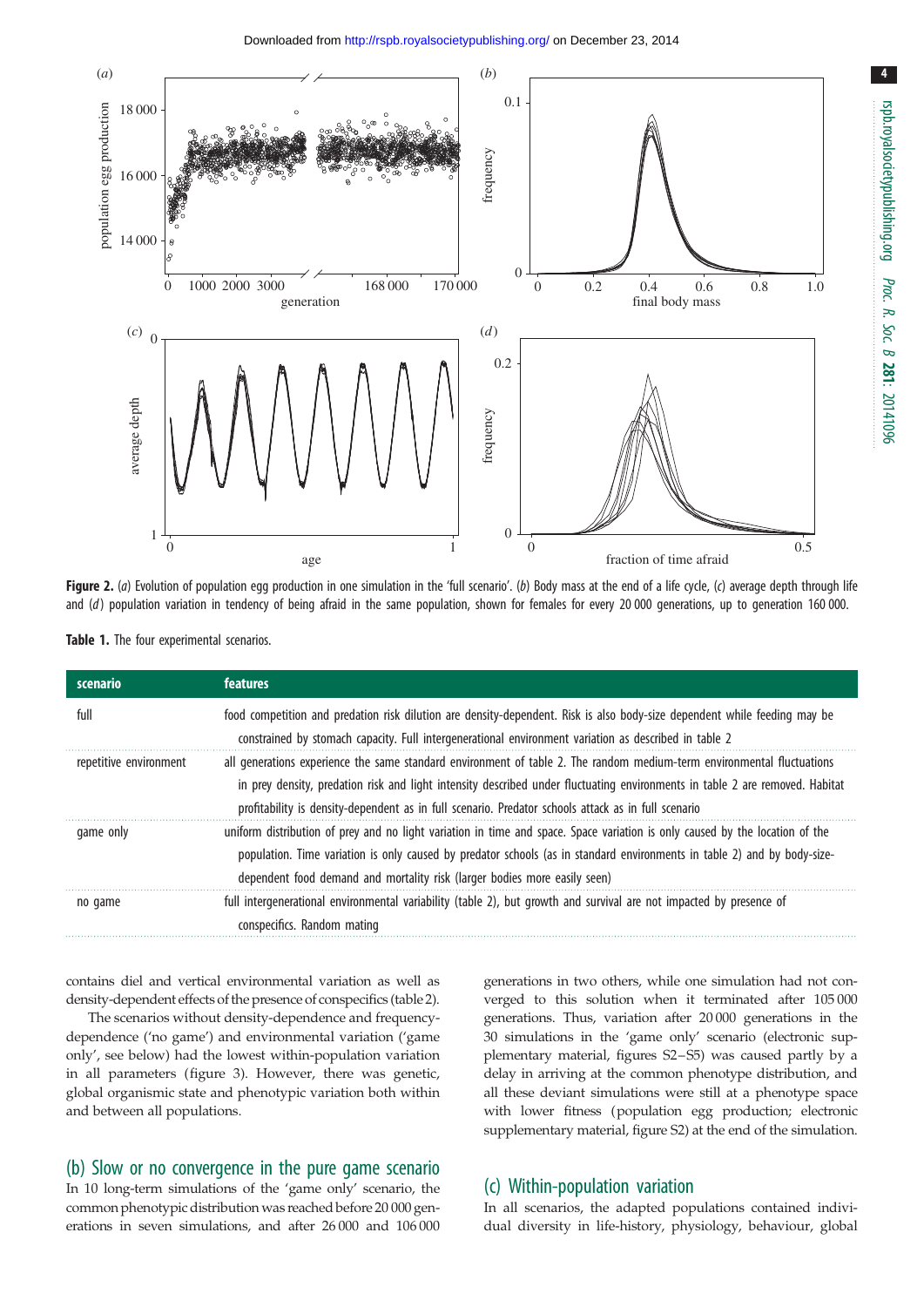<span id="page-4-0"></span>

Figure 3. Genotypic and phenotypic diversity within and between scenarios. (a) Diversity within populations. Average within-population CV of all 88 parameters sorted into architectural level from genes to life history in each of the four scenarios. These parameters are detailed in the electronic supplementary material, figure S1, for all four scenarios. (b) Diversity between populations. CV among the 30 populations in each scenario of the within-population average of the same variables. (Online version in colour.)



| environment                  | description                                                                                                                                                                                                                                                                                                                                                                                                                                                                                 |
|------------------------------|---------------------------------------------------------------------------------------------------------------------------------------------------------------------------------------------------------------------------------------------------------------------------------------------------------------------------------------------------------------------------------------------------------------------------------------------------------------------------------------------|
| standard                     | diel light cycle which impacts detection of prey and vulnerability to predators. Vertical environment where light intensity fades off.<br>A renewing prey population follows a fixed vertical migration pattern with ascent to surface in evening and descent in morning<br>and with highest densities at the centre of distribution. A school of predatory fish attacks with same intensity four fixed times<br>during life (see the electronic supplemented material, figures $S2 - S5$ ) |
| fluctuating                  | frequent medium-term random fluctuations in prey density, mortality risk and light intensity, within $\pm$ 20% of the standard value,<br>each fluctuation lasting 20% of a generation                                                                                                                                                                                                                                                                                                       |
| lower risk                   | mortality risk everywhere decreased by the same random factor throughout the generation, down to minimally 50% of standard                                                                                                                                                                                                                                                                                                                                                                  |
| higher risk                  | mortality risk everywhere increased by the same random factor throughout the generation, up to maximally 150% of standard                                                                                                                                                                                                                                                                                                                                                                   |
| deep food                    | no food in the five shallowest (out of 30) cells                                                                                                                                                                                                                                                                                                                                                                                                                                            |
| shallow food                 | no food in the six deepest cells                                                                                                                                                                                                                                                                                                                                                                                                                                                            |
| less food                    | prey density everywhere decreased to 85% of standard                                                                                                                                                                                                                                                                                                                                                                                                                                        |
| more food                    | prey density everywhere increased to 125% of standard                                                                                                                                                                                                                                                                                                                                                                                                                                       |
| more food and<br>higher risk | prey density and mortality risk everywhere increased to 125% of standard                                                                                                                                                                                                                                                                                                                                                                                                                    |

organismic state and genetics (electronic supplementary material, figures S3–S6). All adapted populations displayed continuous and gradual variation in phenotypic traits, such as final body mass, number of times afraid during life, age at death, group size and depth at reproduction (electronic supplementary material, figures S2–S5). In addition, sex differences converged among simulations (electronic supplementary material, figures S2–S5).

Neither frequency-dependence nor environmental variation were needed to maintain this diversity, although variation within populations was lowest in the scenarios where spatial and temporal variation was removed ('game only' scenario) or where the behaviour of others did not affect food availability or predation risk, thus making the same vertical trajectory optimal for all individuals ('no game' scenario). Even in the 'no game' environment, in which there is one single, optimal behavioural solution that fits all individuals, there were differences in final body mass, tendency of being afraid and depth at reproduction ([figure 4](#page-5-0); electronic supplementary material, figure S2–S5). These differences were caused by coexistence of several alternative neuronal responses to the same environmental stimuli and lead to individual variation in behaviour and, consequently, in phenotypes.

### (d) Among-population variation

The patterns in behaviours and life histories converged between simulations within each scenario, whereas global organismic state and genetic solutions did not, as shown for the full scenario in figures [2](#page-3-0) and [5](#page-5-0) and for all scenarios in figure 3 and the electronic supplementary material, figures S2–S5.

While the adaptive solutions at higher levels in the architectural complex (behaviours, physiologies and life histories) were predictable, meaning that each simulation of a scenario produced similar frequency-distributions of parameters for that environment, the solutions at lower levels (genetics and global organismic state) could not be predicted from environmental factors. This is clear from the low CV among populations in figure 3, contrasted with the high CV in global organismic state and genome in the same 5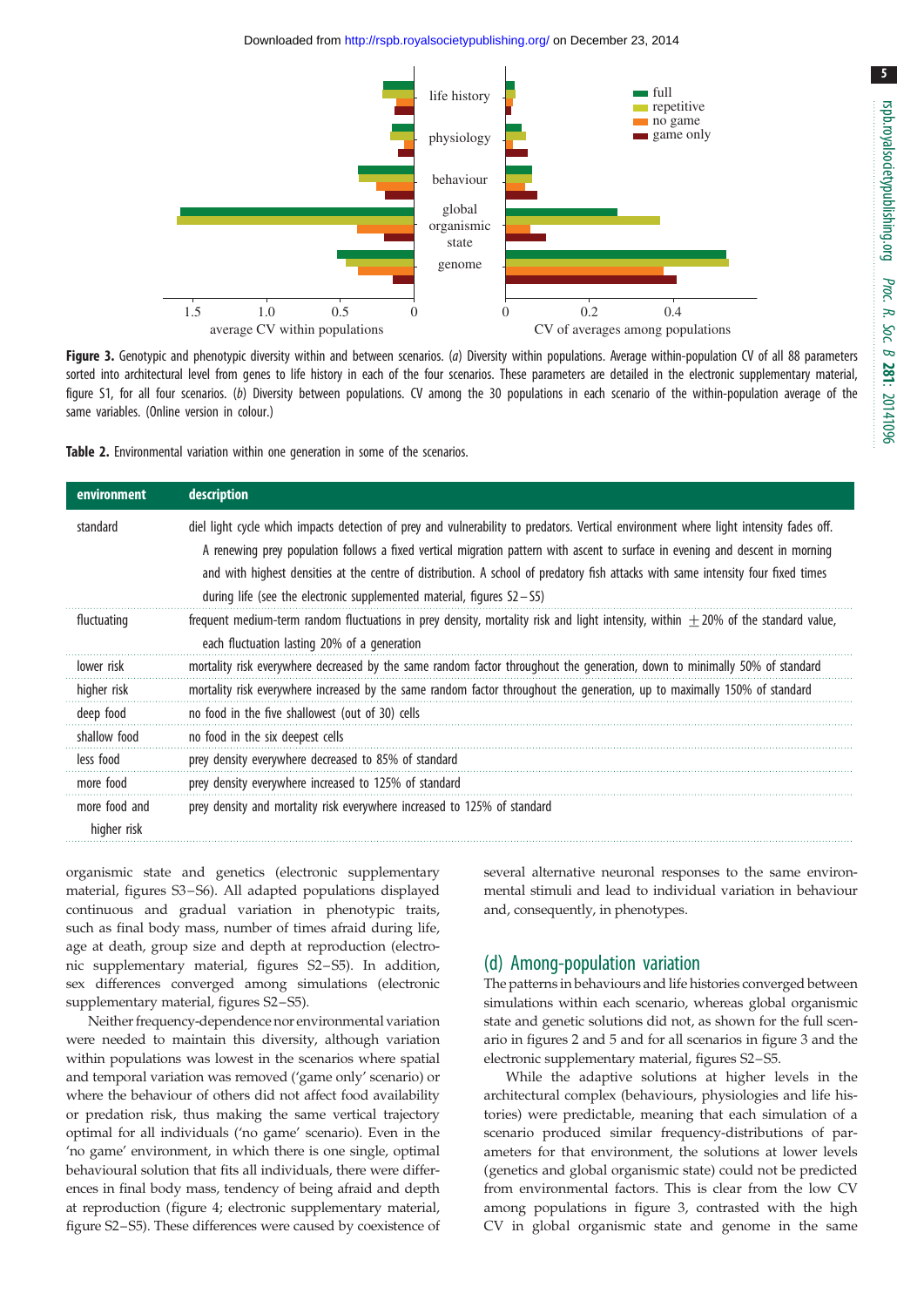Downloaded from<http://rspb.royalsocietypublishing.org/>on December 23, 2014

<span id="page-5-0"></span>

Figure 4. Phenotypic diversity in absence of density-dependent ecological processes. Frequency-distributions of (from left to right) final body mass, depth at reproduction and fraction of life afraid in females (red) and males (blue) in 30 replicate evolutionary runs over 20 000 generations in the 'no game' scenario. More examples are given in the electronic supplementary material, figures S2– S5.



Figure 5. Differences in the neuronal responses (top: neuronal responses in fear; centre: in hunger) and developmental modulators (bottom) in the emotional appraisal, which determines whether the individual is hungry or afraid (in the upper half of [figure 1\)](#page-2-0). The 10 most abundant curves are shown for the least (red) and most (blue) frequently frightened population after 120 000 generations among the 10 populations in the 'full scenario'.

figure. Such variation among populations was also visible at the level of the neuronal responses and developmental modulators (figure 5), where populations adapted to very similar environments—except for random factors and the evolving gene pool itself—arrived at very different solutions. Individuals from the most frightened population in figure 5 had strong neuronal responses to light intensity and predators, and developmental modulators in females that acted to increase the frequency of fear while conspecifics nearby had a clear calming effect. In the least frightened population from the same scenario, all of these neuronal responses were weaker, and the developmental modulators drove the animals towards hunger.

# 4. Discussion

## (a) The diversifying effect of architecture

Our results suggest that trait architecture has a diversifying effect on trait evolution within a population, and neither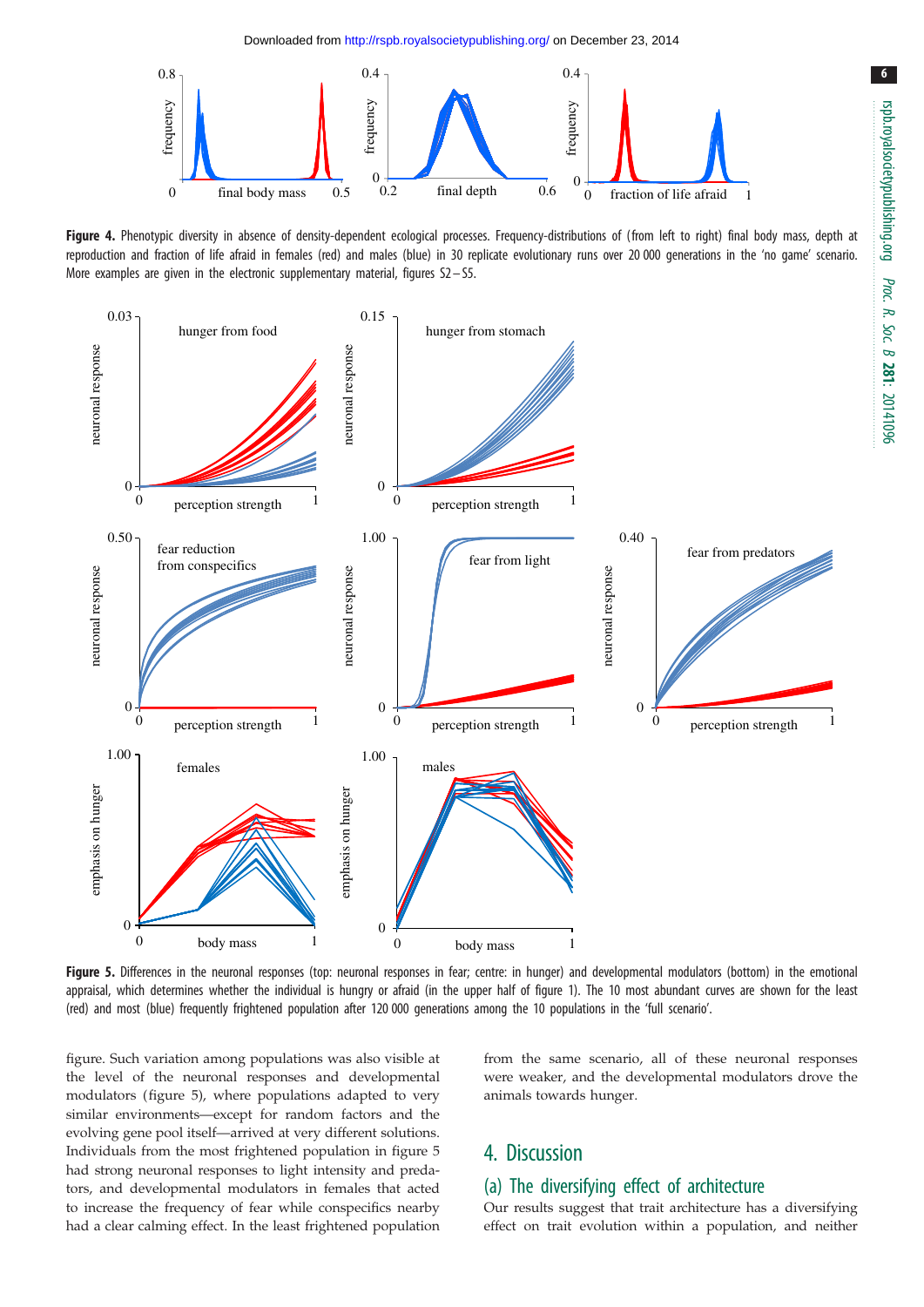7

environmental variation nor frequency-dependence is a prerequisite for diversity. The flexibility granted by architecture is evident in the increasing variation from life-history traits to genes when one compares across populations. This shows that the critique emphasized by the phenotypic gambit [[12\]](#page-7-0) and the behavioural gambit [[16\]](#page-7-0) is very relevant, because simplified models without intermediate layers will underestimate natural variability at lower levels of biological organisation, including the genotypic.

The partly random historic path of the evolving gene pool itself becomes important in determining its future [\[9,40,41](#page-7-0)], as for other systems when external forcing becomes weak. This is seen in the accumulated differences in what makes the red and blue populations in [figure 5](#page-5-0) afraid. The strong frequency- and density-dependent selection in the environment in most scenarios leads to the array of co-adapted phenotypes rather than a single best strategy. However, even in the scenarios without these external forces, the populations arrived at a diversity of both phenotypes and genotypes.

### (b) Drivers for diversity

As is true in natural populations, the diversity seen in our study has several causes. Diversity between phenotypes is created in each generation by sexual reproduction, where each individual genome is a mix of its parents' genomes and thus may be viewed as a new evolutionary experiment never seen before. Diversity is further increased by numerous stochastic events at the level of the individual [\[24](#page-7-0)], which is also important for variation in state-dependent life-history models [\[7,8](#page-7-0)]. In addition, a temporally varying fitness landscape, where ephemeral hills and valleys constantly emerge, enables coexistence of multiple strategies and solutions. This is partly caused by frequency-dependent games between strategies [\[24](#page-7-0)], through which competition and mutualism affect behaviour, growth and mortality. In addition, a variable environment amplifies gene –environment interactions through shifting periods where some allele combinations prosper and others decline [[24\]](#page-7-0).

Variation increases and predictability decreases from phenotype to genotype because there is a complex and nonlinear mapping between genotype and phenotype ([figure 1](#page-2-0)). For example, the likelihood of becoming afraid can change through any of the three neuronal responses related to fear or the two related to hunger, or the four developmental modulator genes. Similar nonlinearity applies to other brain configurations, e.g. neural networks [\[42](#page-7-0)–[45\]](#page-7-0). This nonlinearity gives rich opportunity for evolvability [\[18](#page-7-0)–[20\]](#page-7-0) and evolutionary innovations [[21](#page-7-0)–[23\]](#page-7-0) at the genetic, neurobiological and emotional levels. The architecture defines a vast space of possible individual and population configurations (e.g. [figure 5](#page-5-0)), as is observed in evo-devo [\[46,47](#page-7-0)] and phenotypic plasticity [\[48\]](#page-7-0).

Between populations, the existence or extinction of specific strategies lead to path-dependency [\[9\]](#page-7-0), whereby a particular population ends up with only one of many possible population configurations at a particular time. The multiple sources for maintenance of biological variation lead to rich variation within and among populations in a wide variety of conditions, and by the different scenario experiments we show that this pattern is quite robust.

Together, these mechanisms yield a unique historic contingency with multiple opportunities for diverging selection among populations. This highlights two sources of biodiversity.

Path-dependency gives among-population variation in averages and a potential for higher order diversity, like speciation, whereas within-population variation originates from architecture and may be strengthened by spatio-temporal games among coexisting strategies. As selective freedom is highest for genes, diversity among populations decreases from genes, via emotions, to behaviour, physiology and life-history traits [\(figure 3](#page-4-0) and the electronic supplementary material, figure S1). Experimental studies have found large behavioural differences within and among natural fish populations [[49](#page-7-0)–[51](#page-7-0)] and our work suggests that the genetic, neurobiological and emotional basis for such differences can accumulate even in the absence of long-term environmental differences.

## (c) Higher order effects of architecture

The variation among populations in genetics, neurobiology and emotions, contrasted with the consistency among populations in growth, space use and life history, indicates that a diversity of life forms can adapt to the same environment by evolving different genetic, neurobiological and emotional innovations. It also emphasizes the role of the organismal level of selection [[52\]](#page-8-0), as adaptation to the environment does not depend on particular gene pools.

Gould & Lewontin [[53](#page-8-0)] objected to the adaptive phenotype as a 'Bauplan'. Their argument was that one cannot expect evolution to optimize all sorts of phenotypic characters, as observed by Giske et al. [[24\]](#page-7-0). But the Bauplan also comes with evolutionary advantages. One is that architecturedriven diversity among populations in a region may be a mechanism for preadaptation [\[54,55](#page-8-0)] and exaptation [[56\]](#page-8-0), because this diversity increases the possibility that some of these populations will contain genetic variation that may become important for future adaptability towards new challenges [\[57](#page-8-0)]. Another advantage is that architecture by itself enhances genetic variability in the population and thereby reduces the risk that the gene pool will get stuck at a local sub-optimal peak in the fitness landscape.

Architecture will cause individual variation and at the same time population-level phenotypic similarity. Trait architecture makes organisms more constrained than what is usually assumed in optimization theory, in the sense that genetics limit phenotypic plasticity [\[24](#page-7-0)]. However, trait architecture also makes populations more diverse and evolvable [[18](#page-7-0)–[20\]](#page-7-0). Thus, it is likely that the emotion system has promoted itself through evolution not only by enhancing the survival of the individual but also through the evolvability of the gene pool. The trait architecture of emotion in animals [\[28](#page-7-0)] gives flexible individuals that are able to respond adequately to a wide range of familiar and unfamiliar situations [\[58](#page-8-0),[59\]](#page-8-0), and also robust gene pools adaptable to a wide range of new challenges [\[20](#page-7-0)]. Trait architecture, and its consequence, pathdependency, may be important factors creating and sustaining diversity, as well as in determining evolutionary winners.

Acknowledgements. We thank the Center for Stock Assessment Research for facilitating the visits of S.E., J.G. and C.J. to University of California Santa Cruz, and three anonymous reviewers.

Data accessibility. Fortran code is deposited in the Dryad Repository [\(doi:10.5061/dryad.m6k1r\)](http://dx.doi.org/10.5061/dryad.m6k1r).

Funding statements. The study was supported by RCN grants to S.E., C.J. and Ø.F., by NSF grant no. EF-0924195 to M.M. and by a NOTUR grant to J.G. and contributes to the Nordic Centre for Research on Marine Ecosystems and Resources under Climate Change (NorMER).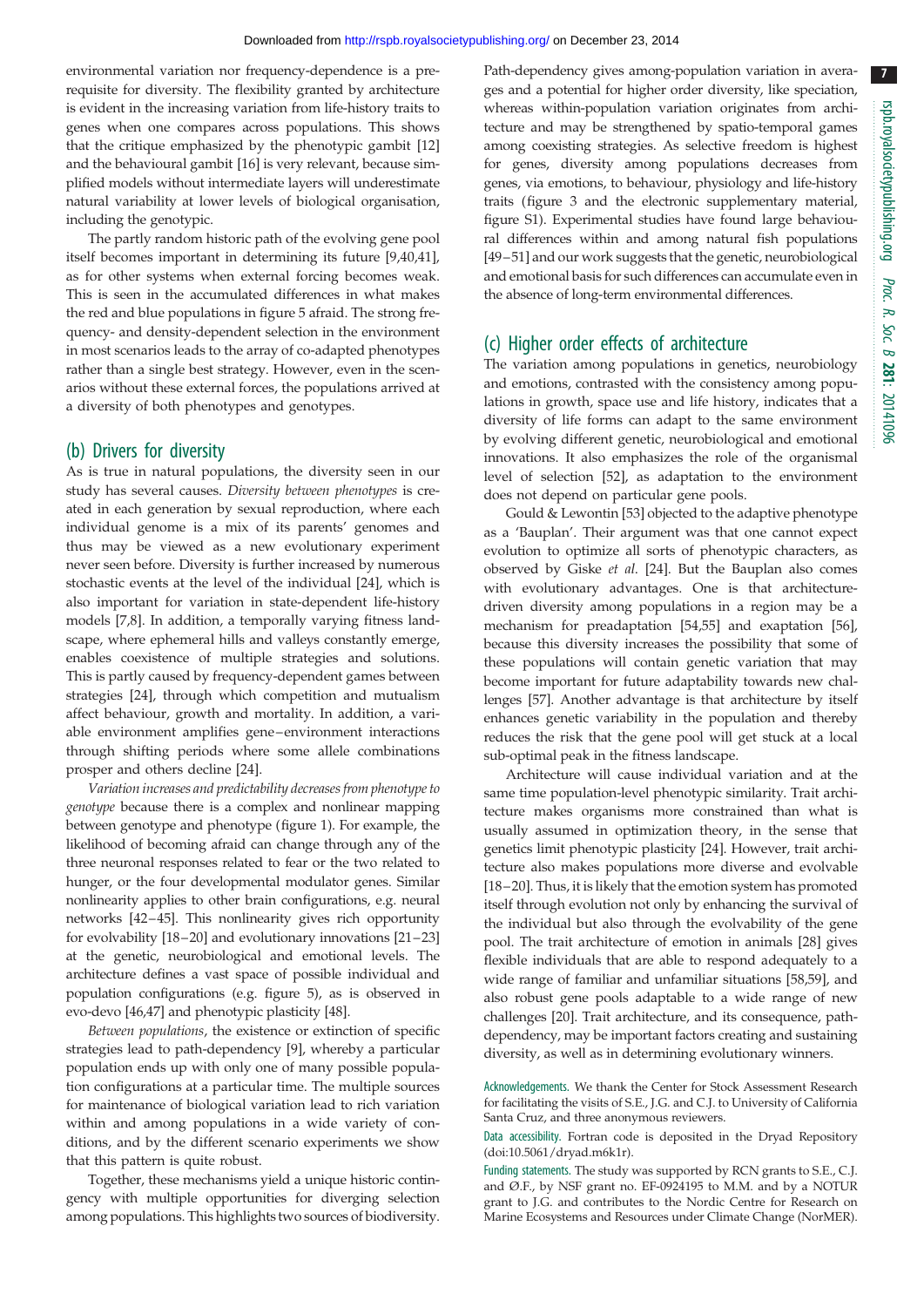# <span id="page-7-0"></span>**References**

- 1. Emlen JM. 1966 The role of time and energy in food preference. Am. Nat. 100, 611– 617. ([doi:10.](http://dx.doi.org/10.1086/282455) [1086/282455](http://dx.doi.org/10.1086/282455))
- 2. MacArthur RH, Pianka ER. 1966 On optimal use of a patchy environment. Am. Nat.  $100$ ,  $603 - 609$ . [\(doi:10.1086/282454](http://dx.doi.org/10.1086/282454))
- 3. Murdoch WW. 1966 Population stability and life history phenomena. Am. Nat.  $100$ ,  $5 - 11$ . ([doi:10.](http://dx.doi.org/10.1086/282396) [1086/282396](http://dx.doi.org/10.1086/282396))
- 4. Williams GC. 1966 Natural selection, costs of reproduction and a refinement of Lack's principle. Am. Nat. 100, 687 – 690. [\(doi:10.](http://dx.doi.org/10.1086/282461) [1086/282461](http://dx.doi.org/10.1086/282461))
- 5. Fretwell SD, Lucas HL. 1970 On territorial behaviour and other factors influencing habitat distribution in birds. Acta Biotheor. 19, 16 – 36. [\(doi:10.1007/](http://dx.doi.org/10.1007/BF01601953) [BF01601953\)](http://dx.doi.org/10.1007/BF01601953)
- 6. Maynard Smith J, Price GR. 1973 The logic of animal conflict. Nature 246, 15 – 18. ([doi:10.1038/](http://dx.doi.org/10.1038/246015a0) [246015a0\)](http://dx.doi.org/10.1038/246015a0)
- 7. Mangel M, Clark CW. 1986 Towards a unified foraging theory. Ecology  $67$ , 1127 - 1138. ([doi:10.](http://dx.doi.org/10.2307/1938669) [2307/1938669\)](http://dx.doi.org/10.2307/1938669)
- 8. McNamara JM, Houston AI. 1986 The common currency for behavioral decisions. Am. Nat. 127, 358– 378. ([doi:10.1086/284489](http://dx.doi.org/10.1086/284489))
- 9. Mangel M. 1991 Adaptive walks on behavioral landscapes and the evolution of optimal behavior by natural selection. Evol. Ecol.  $5, 30-39$ . [\(doi:10.](http://dx.doi.org/10.1007/BF02285243) [1007/BF02285243\)](http://dx.doi.org/10.1007/BF02285243)
- 10. Eshel I. 1983 Evolutionary and continuous stability. J. Theor. Biol. 103, 99-111. ([doi:10.1016/0022-](http://dx.doi.org/10.1016/0022-5193(83)90201-1) [5193\(83\)90201-1\)](http://dx.doi.org/10.1016/0022-5193(83)90201-1)
- 11. Gavrilets S. 1997 Evolution and speciation on holey adaptive landscapes. Trends Ecol. Evol. 12, 307– 312. ([doi:10.1016/S0169-5347\(97\)01098-7\)](http://dx.doi.org/10.1016/S0169-5347(97)01098-7)
- 12. Grafen A. 1984 Natural selection, kin selection and group selection. In Behavioural ecology: an evolutionary approach (eds JR Krebs, NB Davies), pp. 62 – 84. Oxford, UK: Blackwell.
- 13. Houston AI. 2013 Evolutionary games and gambits. Behav. Ecol. 24, 12. [\(doi:10.1093/beheco/ars083\)](http://dx.doi.org/10.1093/beheco/ars083)
- 14. Hadfield JD, Nutall A, Osorio D, Owens IPF. 2007 Testing the phenotypic gambit: phenotypic, genetic and environmental correlations of colour. J. Evol. Biol. 20, 549– 557. ([doi:10.1111/j.1420-9101.](http://dx.doi.org/10.1111/j.1420-9101.2006.01262.x) [2006.01262.x\)](http://dx.doi.org/10.1111/j.1420-9101.2006.01262.x)
- 15. Owens IPF. 2006 Where is behavioural ecology going? Trends Ecol. Evol. 21, 356– 361. ([doi:10.](http://dx.doi.org/10.1016/j.tree.2006.03.014) [1016/j.tree.2006.03.014](http://dx.doi.org/10.1016/j.tree.2006.03.014))
- 16. Fawcett TW, Hamblin S, Giraldeau L-A. 2013 Exposing the behavioral gambit: the evolution of learning and decision rules. Behav. Ecol. 24, 2-11. [\(doi:10.1093/beheco/ars085\)](http://dx.doi.org/10.1093/beheco/ars085)
- 17. McNamara JM, Houston AI. 2009 Integrating function and mechanism. Trends Ecol. Evol. 24, 670– 675. ([doi:10.1016/j.tree.2009.05.011\)](http://dx.doi.org/10.1016/j.tree.2009.05.011)
- 18. Pigliucci M. 2008 Is evolvability evolvable? Nat. Rev. Genet. 9, 75 – 82. ([doi:10.1038/](http://dx.doi.org/10.1038/nrg2278) [nrg2278\)](http://dx.doi.org/10.1038/nrg2278)
- 19. Wagner GP, Altenberg L. 1996 Complex adaptations and the evolution of evolvability. Evolution 50, 967 – 976. [\(doi:10.2307/2410639\)](http://dx.doi.org/10.2307/2410639)
- 20. Hansen TF. 2006 The evolution of genetic architecture. Annu. Rev. Ecol. Evol. Syst. 37, 123 – 157. [\(doi:10.1146/annurev.ecolsys.37.](http://dx.doi.org/10.1146/annurev.ecolsys.37.091305.110224) [091305.110224](http://dx.doi.org/10.1146/annurev.ecolsys.37.091305.110224))
- 21. Newell A. 1990 Unified theories of coanition. Cambridge, MA: Harvard University Press.
- 22. Simon HA. 1996 The architecture of complexity: hierarchic systems. In The sciences of the artificial (ed. HA Simon), pp. 183 – 216. Cambridge, MA: MIT Press.
- 23. Wagner A. 2011 The origins of evolutionary innovations. Oxford, UK: Oxford University Press.
- 24. Giske J, Eliassen S, Fiksen Ø, Jakobsen PJ, Aksnes DL, Jørgensen C, Mangel M. 2013 Effects of the emotion system on adaptive behavior. Am. Nat. 182, 689 – 703. [\(doi:10.1086/673533](http://dx.doi.org/10.1086/673533))
- 25. Rial RV, Nicolau MC, Gamundí A, Akaârir M, Garau C, Esteban S. 2008 The evolution of consciousness in animals. In Consciousness transitions. Phylogenetic, ontogenetic and physiological aspects (eds H Liljenström, P Århem), pp.  $45 - 76$ . Amsterdam, The Netherlands: Elsevier.
- 26. Cabanac M, Cabanac AJ, Parent A. 2009 The emergence of consciousness in phylogeny. Behav. Brain Res. 198, 267 – 272. [\(doi:10.1016/j.bbr.2008.](http://dx.doi.org/10.1016/j.bbr.2008.11.028) [11.028](http://dx.doi.org/10.1016/j.bbr.2008.11.028))
- 27. Mendl M, Paul ES, Chittka L. 2011 Animal behaviour: emotion in invertebrates? Curr. Biol. 21, R463-R465. ([doi:10.1016/j.cub.](http://dx.doi.org/10.1016/j.cub.2011.05.028) [2011.05.028\)](http://dx.doi.org/10.1016/j.cub.2011.05.028)
- 28. LeDoux J. 2012 Rethinking the emotional brain. Neuron 73, 653 – 676. ([doi:10.1016/j.neuron.2012.](http://dx.doi.org/10.1016/j.neuron.2012.02.004) [02.004](http://dx.doi.org/10.1016/j.neuron.2012.02.004))
- 29. Lotka AJ. 1925 Elements of physical biology. Baltimore, MD: Williams and Wilkins Company.
- 30. Tombu MN, Asplund CL, Dux PE, Godwin D, Martin JW, Marois R. 2011 A unified attentional bottleneck in the human brain. Proc. Natl Acad. Sci. USA 108, 13 426– 13 431. [\(doi:10.1073/pnas.1103583108](http://dx.doi.org/10.1073/pnas.1103583108))
- 31. Lau BYB, Mathur P, Gould GG, Guo S. 2011 Identification of a brain center whose activity discriminates a choice behavior in zebrafish. Proc. Natl Acad. Sci. USA 108, 2581– 2586. [\(doi:10.1073/](http://dx.doi.org/10.1073/pnas.1018275108) [pnas.1018275108](http://dx.doi.org/10.1073/pnas.1018275108))
- 32. Aksnes DL, Giske J. 1993 A theoretical model of aquatic visual feeding. Ecol. Model 67, 233– 250. [\(doi:10.1016/0304-3800\(93\)90007-F\)](http://dx.doi.org/10.1016/0304-3800(93)90007-F)
- 33. Giske J, Salvanes AGV. 1995 Why pelagic planktivores should be unselective feeders. J. Theor. Biol. 173, 41 – 50. [\(doi:10.1016/S0022-5193\(05\)](http://dx.doi.org/10.1016/S0022-5193(05)80003-7) [80003-7\)](http://dx.doi.org/10.1016/S0022-5193(05)80003-7)
- 34. Hamilton WD. 1971 Geometry for the selfish herd. J. Theor. Biol. 31, 295– 311. ([doi:10.1016/0022-](http://dx.doi.org/10.1016/0022-5193(71)90189-5) [5193\(71\)90189-5](http://dx.doi.org/10.1016/0022-5193(71)90189-5))
- 35. Clark CW, Mangel M. 1986 The evolutionary advantages of group foraging. Theor. Popul. Biol. 30, 45 – 75. ([doi:10.1016/0040-5809\(86\)90024-9\)](http://dx.doi.org/10.1016/0040-5809(86)90024-9)
- 36. Giske J, Rosland R, Berntsen J, Fiksen Ø. 1997 Ideal free distribution of copepods under predation risk. Ecol. Model. 95, 45– 59. ([doi:10.1016/S0304-](http://dx.doi.org/10.1016/S0304-3800(96)00027-0) [3800\(96\)00027-0](http://dx.doi.org/10.1016/S0304-3800(96)00027-0))
- 37. Irigoien X et al. 2014 Large mesopelagic fishes biomass and trophic efficiency in the open ocean. Nat. Commun. 5, 3271. ([doi:10.1038/](http://dx.doi.org/10.1038/ncomms4271) [ncomms4271](http://dx.doi.org/10.1038/ncomms4271))
- 38. Grimm V et al. 2006 A standard protocol for describing individual-based and agent-based models. Ecol. Model. 198, 115– 126. ([doi:10.1016/j.](http://dx.doi.org/10.1016/j.ecolmodel.2006.04.023) [ecolmodel.2006.04.023](http://dx.doi.org/10.1016/j.ecolmodel.2006.04.023))
- 39. Grimm V, Berger U, DeAngelis DL, Polhill JG, Giske J, Railsback SF. 2010 The ODD protocol: a review and first update. Ecol. Model. 221, 2760 – 2768. [\(doi:10.](http://dx.doi.org/10.1016/j.ecolmodel.2010.08.019) [1016/j.ecolmodel.2010.08.019\)](http://dx.doi.org/10.1016/j.ecolmodel.2010.08.019)
- 40. Lorenz EN. 1963 Deterministic nonperiodic flow. J. Atmos. Sci. 20, 130– 141. ([doi:10.1175/1520-](http://dx.doi.org/10.1175/1520-0469(1963)020%3C0130:DNF%3E2.0.CO;2)  $0469(1963)020 < 0130$  $0469(1963)020 < 0130$ :DNF $>$ 2.0.CO:2)
- 41. May RM. 1976 Simple mathematical models with very complicated dynamics. Nature 261, 459 – 467. ([doi:10.1038/261459a0](http://dx.doi.org/10.1038/261459a0))
- 42. Enquist M, Arak A. 1994 Symmetry, beauty and evolution. Nature 372, 169– 172. [\(doi:10.1038/](http://dx.doi.org/10.1038/372169a0) [372169a0](http://dx.doi.org/10.1038/372169a0))
- 43. Huse G, Giske J. 1998 Ecology in Mare Pentium: an individual-based spatio-temporal model for fish with adapted behaviour. Fish Res. 37, 163-178. ([doi:10.1016/S0165-7836\(98\)00134-9](http://dx.doi.org/10.1016/S0165-7836(98)00134-9))
- 44. Strand E, Huse G, Giske J. 2002 Artificial evolution of life history and behavior. Am. Nat. 159, 624– 644. [\(doi:10.1086/339997](http://dx.doi.org/10.1086/339997))
- 45. Duarte A, Weissing FJ, Pen I, Keller L. 2011 An evolutionary perspective on self-organized division of labor in social insects. Annu. Rev. Ecol. Evol. Syst. 42, 91 – 110. [\(doi:10.1146/annurev-ecolsys-](http://dx.doi.org/10.1146/annurev-ecolsys-102710-145017)[102710-145017\)](http://dx.doi.org/10.1146/annurev-ecolsys-102710-145017)
- 46. Kirschner MW, Gerhart JC. 2005 The plausibility of life. New Haven, CT: Yale University Press.
- 47. Doyle JC, Csete M. 2011 Architecture, constraints, and behavior. Proc. Natl Acad. Sci. USA 108, 15 624 – 15 630. [\(doi:10.1073/pnas.1103557108](http://dx.doi.org/10.1073/pnas.1103557108))
- 48. Draghi JA, Whitlock MC. 2012 Phenotypic plasticity facilitates mutational variance, genetic variance, and evolvability along the major axis of environmental variation. Evolution **66**, 2891-2902. ([doi:10.1111/j.](http://dx.doi.org/10.1111/j.1558-5646.2012.01649.x) [1558-5646.2012.01649.x\)](http://dx.doi.org/10.1111/j.1558-5646.2012.01649.x)
- 49. Brown C, Jones F, Braithwaite V. 2005 In situ examination of boldness - shyness traits in the tropical poeciliid, Brachyraphis episcopi. Anim. Behav. 70, 1003– 1009. [\(doi:10.1016/j.anbehav.](http://dx.doi.org/10.1016/j.anbehav.2004.12.022) [2004.12.022](http://dx.doi.org/10.1016/j.anbehav.2004.12.022))
- 50. Wark AR, Wark BJ, Lageson TJ, Peichel CL. 2011 Novel methods for discriminating behavioral differences between stickleback individuals and populations in a laboratory shoaling assay. Behav. Ecol. Sociobiol. 65, 1147– 1157. [\(doi:10.1007/](http://dx.doi.org/10.1007/s00265-010-1130-x) [s00265-010-1130-x](http://dx.doi.org/10.1007/s00265-010-1130-x))
- 51. Ariyomo TO, Watt PJ. 2012 The effect of variation in boldness and aggressiveness on the reproductive

8